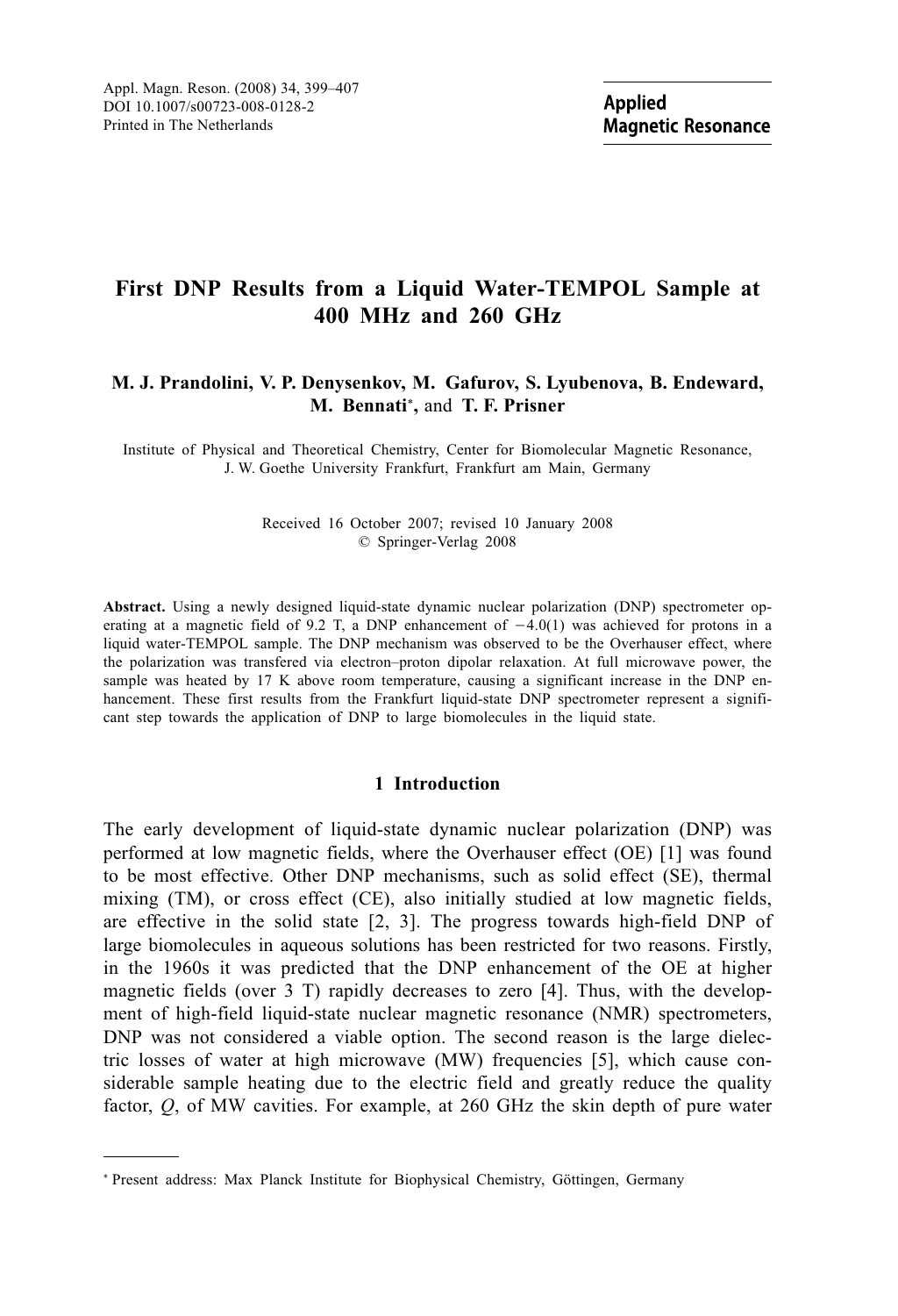is about 0.2 mm. The solution to this latter problem is the use of MW resonant cavities, which spatially separate the electric and magnetic fields (for details of our MW cavity and DNP spectrometer see ref. 6). The past situation of liquidstate DNP at low magnetic fields was summarized in two review articles [7, 8].

On the other hand, in the solid state there has been considerable progress towards high-field DNP on large biomolecules by Griffin's group at Massachusetts Institute of Technology [9]. The DNP mechanisms TM and CE, involving a three-spin process (i.e., dipolar-coupled two electron spins and a nuclear spin), were shown to have considerable efficiency at high magnetic fields. Recently, even larger DNP enhancements were achieved by directly exploiting the three-spin process using biradicals [10], i.e., strongly coupling the two free electrons in a single molecule. Furthermore, in the solid state at low temperatures (about 77 K), the dielectric losses of water are greatly reduced. Under the requirements of magic-angle spinning and sample volume for good NMR sensitivity, the present design of the solid-state MW structure has a low quality factor,  $Q \sim 1$ , and therefore, the success of these experiments depends on using high-power gyrotrons as MW sources [11].

Whereas the three-spin CE produces large solid-state DNP enhancements at high magnetic fields, this has not been shown for liquids, where almost exclusively the OE has been studied. In summary, the OE enhancement  $\varepsilon$  is usually factorized into

$$
\varepsilon = \xi f s \frac{\gamma_s}{\gamma_I},\tag{1}
$$

where  $\xi$  is the DNP coupling constant, f is the leakage factor  $(f = 1 - T_1/T_{1w}$ , where  $T_1$  and  $T_{1w}$  are the nuclear-spin relaxation with and without free radicals), s is the degree of electron spin saturation, and  $\gamma_s$  and  $\gamma_l$  are the gyromagnetic ratios of the electron and nucleus, respectively. In the case of protons the maximum enhancement is 658, assuming the other parameters are unity (i.e.,  $\xi$ , f.  $s = 1$ ). Using equations (31) and (37) from ref. 7, Fig. 1 shows the dependence of the coupling constant,  $\xi$ , on the product  $\omega_{\rm s}\tau$ , where  $\omega_{\rm s}$  is the electron spin frequency and  $\tau$  is the correlation time, for scalar and dipolar coupling mechanisms. As an example, at the electron spin Larmor frequency of 260 GHz and relatively short correlation times ( $\tau = 25$  ps), the OE is close to zero for pure dipole-dipole relaxation (Fig. 1). However, when scalar coupling is dominant, large enhancements are possible if other relaxation pathways are kept to a minimum.

The first attempt at challenging the conventional wisdom that the OE is not efficient at high magnetic fields was performed by Griffin's group. Signal enhancements of 180, 40, -36 and 8.4 were achieved on the isotopes <sup>31</sup>P in Ph<sub>3</sub>P, <sup>13</sup>C in CCl<sub>4</sub>, <sup>15</sup>N in C<sub>6</sub>H<sub>5</sub>NH<sub>2</sub>, and <sup>19</sup>F in C<sub>6</sub>F<sub>6</sub>, respectively. This experiment was performed on a 5 T DNP spectrometer using a deuterated benzene solution with radical 1,3-bisdiphenylene-2-phenylallyl (BDPA) [12]. The positive sign of the enhancement ( $\gamma_s$  is negative and  $\gamma_t$  is positive for all nuclei except for <sup>15</sup>N) indicated that scalar coupling was the dominant relaxation process. However for <sup>1</sup>H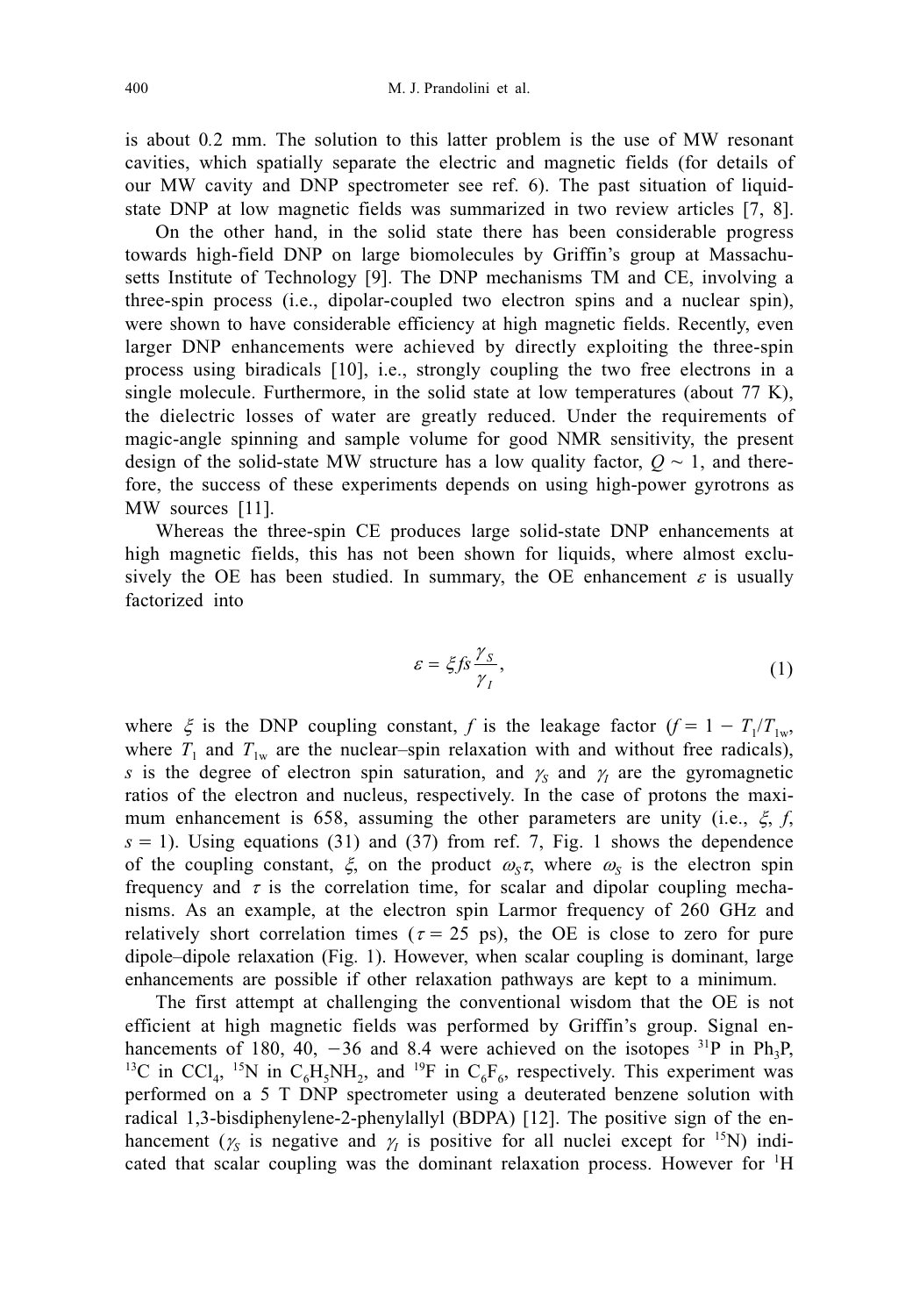

Fig. 1. Liquid-state DNP coupling constant,  $\xi$ , as a function of the product,  $\omega_{\gamma}\tau$ . The two solid lines model the dipole-dipole relaxation mechanism for translational and rotational diffusion. The dashed lines model scalar relaxation, where  $\Lambda$  describes the amount of leakage coming from a time-dependent electron spin relaxation. The vertical line at  $\omega_z \tau = 40$  is the product of 260 GHz times a correlation time of 25 ps, which corresponds to our experimental conditions.

nuclei, a small negative enhancement of only  $-0.5$  due to electron-nuclear dipolar relaxation was observed. These results show that DNP with scalar interactions works also at high magnetic fields but requires specific interactions between the radical and solvent. Additionally, it might be difficult to transfer the polarization of such nuclei to large biomolecules.

For high-field liquid-state DNP, we therefore propose a strategy whereby protons of the aqueous solvent are directly polarized. This polarization can be transfered by spin diffusion or using pulse techniques onto the protons of large biomolecules. The challenging part of this strategy is the initial step of polarizing the solvent. As part of an European Design Study BIO-DNP, a DNP spectrometer operating at 9.2 T was constructed to explore this experimentally (see ref. 6). In this paper, the first results from a liquid water-TEMPOL sample are presented. Unexpected large DNP proton enhancements via the OE through dipoledipole relaxation were observed. The effects of MW heating were observed, increasing the enhancement even further at higher MW power levels. Possible modifications to the experimental setup to further improve the DNP enhancement are discussed. These results represent a significant step towards liquid-state DNP of large biomolecules.

# 2 NMR Performance with the Application of MW

To measure the amount of MW heating and demonstrate the performance of the double-frequency resonator described in ref. 6, NMR of a distilled water sample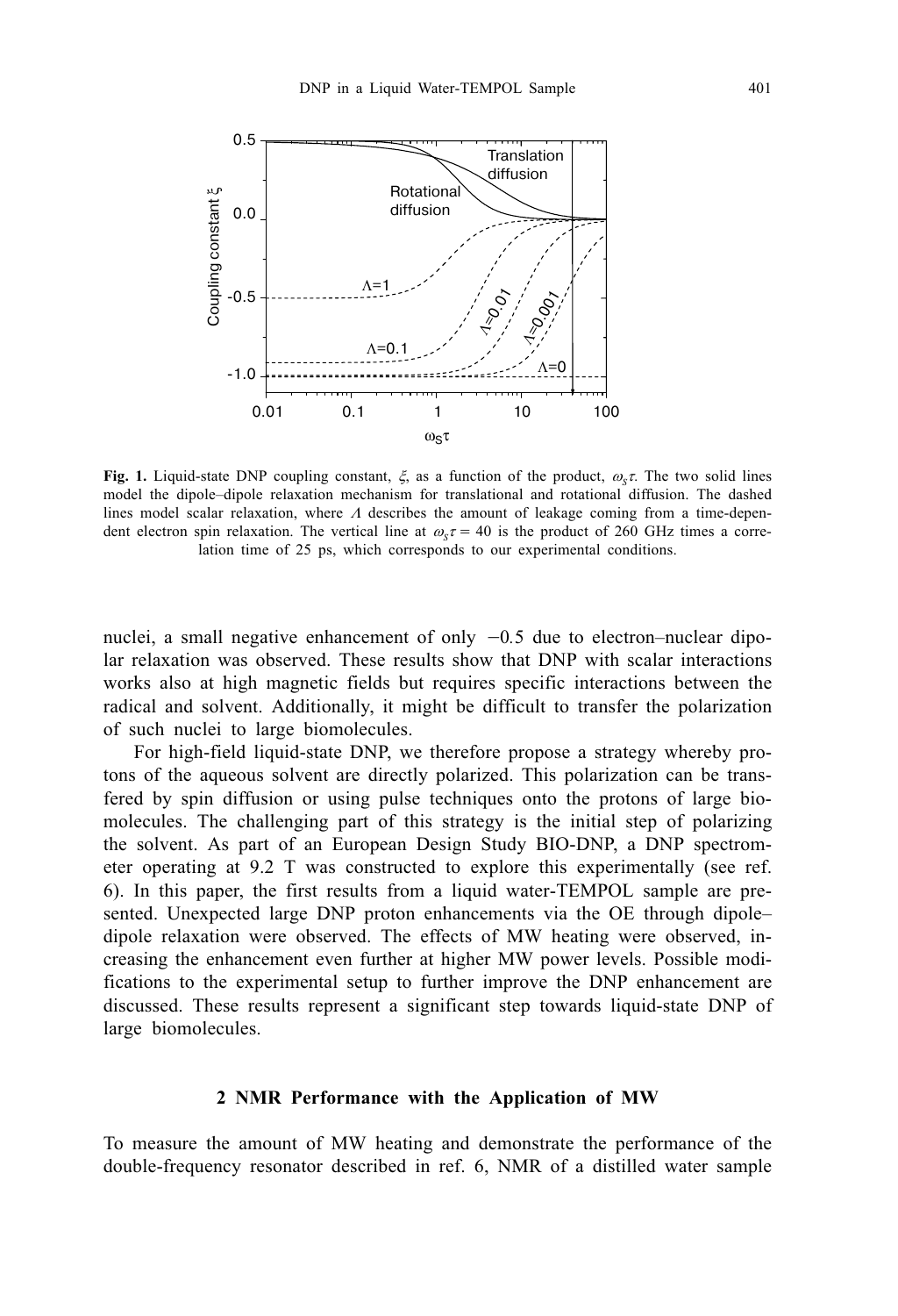was measured, where the chemical shift dependence on temperature is known  $(0.009(1)$  ppm/ $\textdegree$ C [13]). The water solution was taken up into a quartz capillary. purchased from Polymicro, with an inner diameter (i.d.) of 0.05 mm and an outer diameter  $(o.d.)$  of 0.15 mm. The capillary was then placed along the axis of the helix double resonator and held in place by movable plungers at either end. The helix double resonator serves as both an NMR-tuned coil and an MW cavity. The maximum incident power MW at the cavity was measured to be approximately 22 mW, and the microwave cavity ( $Q = 410$ ) was critically matched to the transmission system (see ref. 6 for more details). After tuning the MW cavity to mode  $TE_{011}$  at 260 GHz, the distance between the plungers was approximately 1.6 mm, resulting in a sample size of 3 nl. Thereafter, an NMR spectrum of the water sample was taken with and without MW (Fig. 2).

In Fig. 2, the peak on the left-hand side was from water molecules inside the MW cavity. MW heating caused a decrease in the chemical shift of 0.15 ppm of the main peak, resulting in an estimated temperature increase of 17 K. In addition, the total line width increased by 33% upon the application of MW, while the integrated NMR signal size remained the same. The broadening was caused by a distribution of electric MW fields inside the sample. Naturally, the protons within water molecules are magnetically equivalent and therefore resonate at a single NMR line. The multiplicity of NMR water peaks is due to the construction details of the double resonator and the differences in magnetic susceptibility of the surrounding materials. Water molecules within the radio frequency (rf) helix coil, however, lying outside the cavity, experience different local fields and are shifted to the right, compared to water molecule inside the cavity. The peaks on the right-hand side are from water molecules outside the cavity and therefore experienced no direct MW heating, resulting in a negligible chemical shift (see Fig. 2).



Fig. 2. NMR signal of pure water with and without MW at full power (22 mW). The signal on the left-hand side came from water inside the MW cavity and was shifted as a result of MW heating. The larger peaks on the right-hand side came from water molecules outside the MW cavity, but still inside the helix (see the text).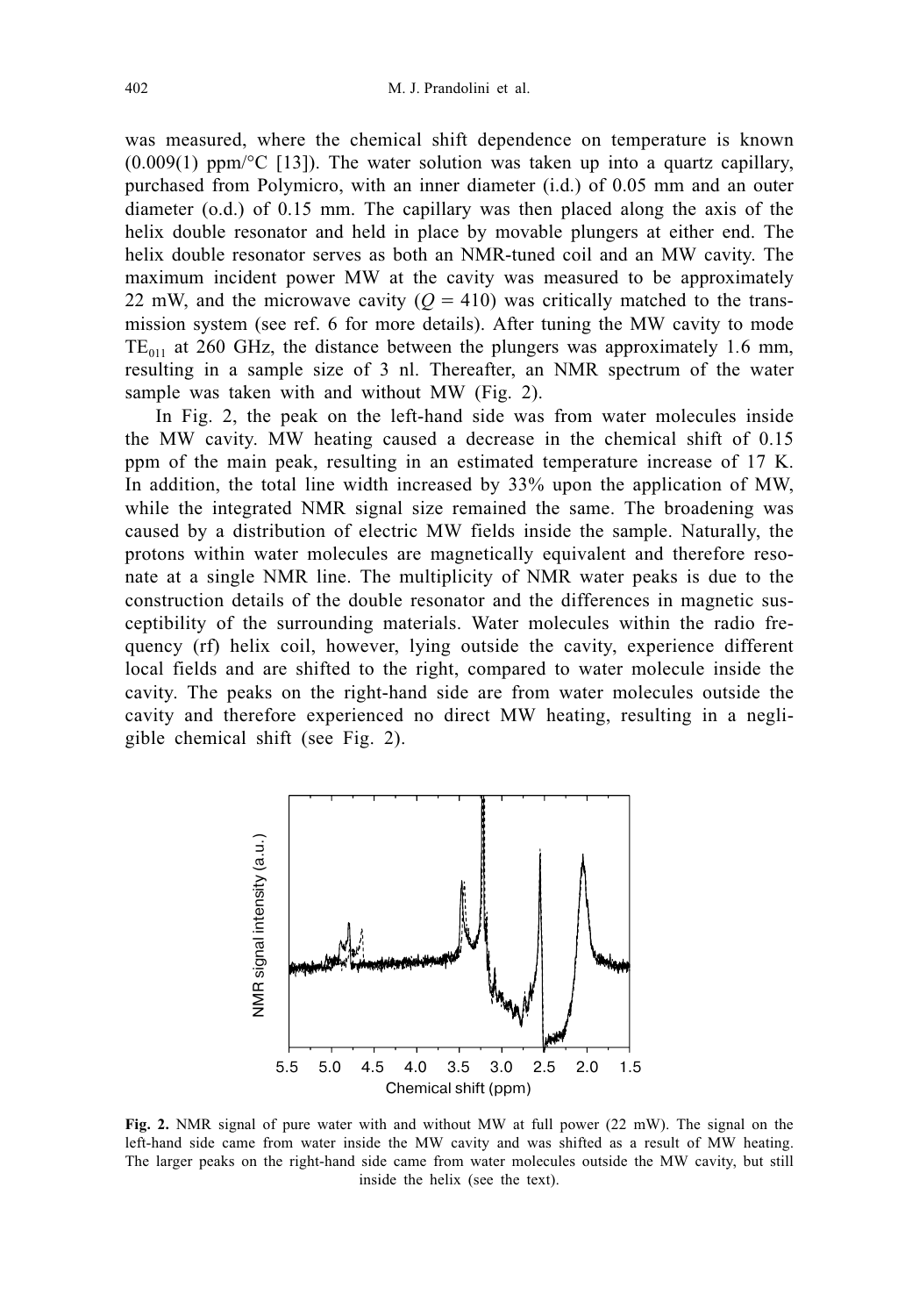For these first experiments on our newly developed liquid-state DNP spectrometer, the aim was to test the overall electron paramagnetic resonance (EPR) (see ref. 6) and NMR performance, and most importantly, demonstrate the feasibility of performing DNP on water-based liquid samples. Therefore, no attempt was made to optimize either the  $B_0$ ,  $B_1$  or  $B_2$  field homogeneity over the liquid sample. The performance of the spectrometer and the DNP enhancement can therefore be greatly improved by further technological developments as is outlined in the outlook of this paper.

### 3 First DNP Experimental Results on a Water-TEMPOL Sample

The sample contains 6.4 mM 4-hydroxy-TEMPO 97% (TEMPOL), purchased from Sigma-Aldrich, dissolved in distilled water. The solution was placed in a quartz capillary (i.d., 0.05 mm; o.d., 0.15 mm) and the MW cavity was tuned to a  $TE_{011}$ mode. Since the ratio of solvent to TEMPOL protons was about 1000, no attempt was made to detect the proton NMR signal from TEMPOL. The EPR spectrum is split by the hyperfine interaction with the nitrogen nucleus  $(^{14}N, I = 1)$  into three lines. The MW source was then tuned to the central EPR line and the sample was irradiated while recording the NMR spectrum. An NMR free induction decay (FID) signal was taken consisting of 8 scans with the time between pulses of 12 s, which was well above the proton  $T_1 = 0.75(2)$  s. The NMR spectrum was taken as a function of the MW power. Note that only the NMR signal resulting from the solution within the MW cavity is shown in Fig. 3.

With increasing MW power, a number of effects were observed. Firstly, the line position was shifted linearly with the MW power. Half of the power (3 dB)



Fig. 3. NMR signal of 6.4 mM TEMPOL in distilled water with varying MW power. The MW frequency was tuned to the central EPR line of TEMPOL. Each spectrum has a level vertical shift to make each spectrum easily distinguishable. The NMR spectrum at 22  $\mu$ W (30 dB attenuation) was considered to be the reference signal without MW and a maximum DNP enhancement of  $-4.0(1)$  was achieved at 22 mW.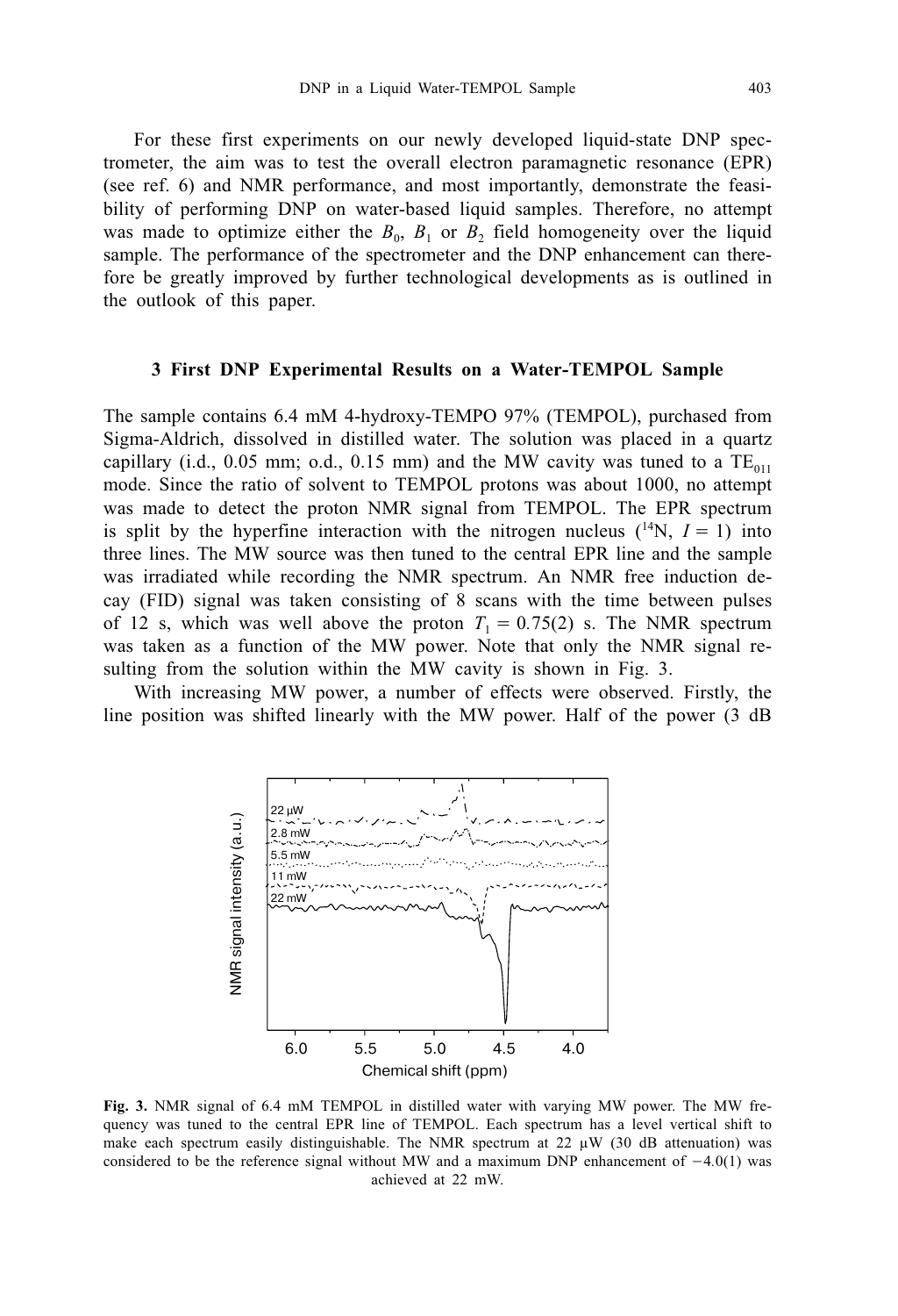attenuation) corresponded to approximately half-maximum of the chemical shift (Fig. 3). With pure water as a calibration standard, the maximum shift at 22 mW represented an increase in the sample temperature by 17 K above room temperature (293 K). Secondly, a negative DNP enhancement was observed with increasing MW power. The DNP enhancement was calculated from  $\varepsilon = (v_{\text{MW}} - v_0)/v_0$ , where  $v_{\text{MW}}$  was the integrated NMR signal with MW and  $v_0$  was a reference integrated NMR signal without MW, in this case at maximum attenuation (22  $\mu$ W). At maximum power (0 dB attenuation), the DNP enhancement was estimated to be  $-4.0(1)$  at 310 K. Thirdly, the DNP enhancement was not uniform across the NMR line shape, as a result of the nonuniformity of the magnetic MW field. The MW field is zero at the ends of the cavity and maximum in the center. This was particularly evident by comparing the NMR signals at MW powers of 22  $\mu$ W and 2.8 mW, where the central peak was greatly reduced compared with the lefthand shoulder with increasing power. The line broadening due to variations in the MW electric field intensity was discussed in Sect. 2.

When complete saturation of the EPR signal cannot be achieved, it is common to plot the inverse of the DNP enhancement factor as a function of the inverse of the power (Fig. 4). This plot generally gives a straight line whose intercept at "infinite" power is equal to the inverse of the maximal enhancement at EPR saturation [8]. The main deviations from a linear relation can be caused by heating with the MW power [14]. At higher MW powers, the temperature increases, reducing the correlation time and thereby increasing the DNP enhancement above a linear response. A maximum (EPR-saturating) enhancement of  $-1.5(1)$  was estimated from a linear fit to the last four points between 0.1 and  $0.2$  mW<sup>-1</sup>, where the temperature changes less than 3.5 K above room tem-



Fig. 4. Inverse DNP enhancement of 6.4 mM TEMPOL in distilled water as a function of inverse power was determined using two methods. The squares represent integrated NMR signals, while the crosses represent the peak amplitude of the NMR line. A linear fit to the last four square points, between 0.1 and 0.2 mW<sup>-1</sup>, is also shown. A maximum inverse DNP enhancement of  $-1/1.5(1)$  was estimated by extrapolating this line to the saturating power.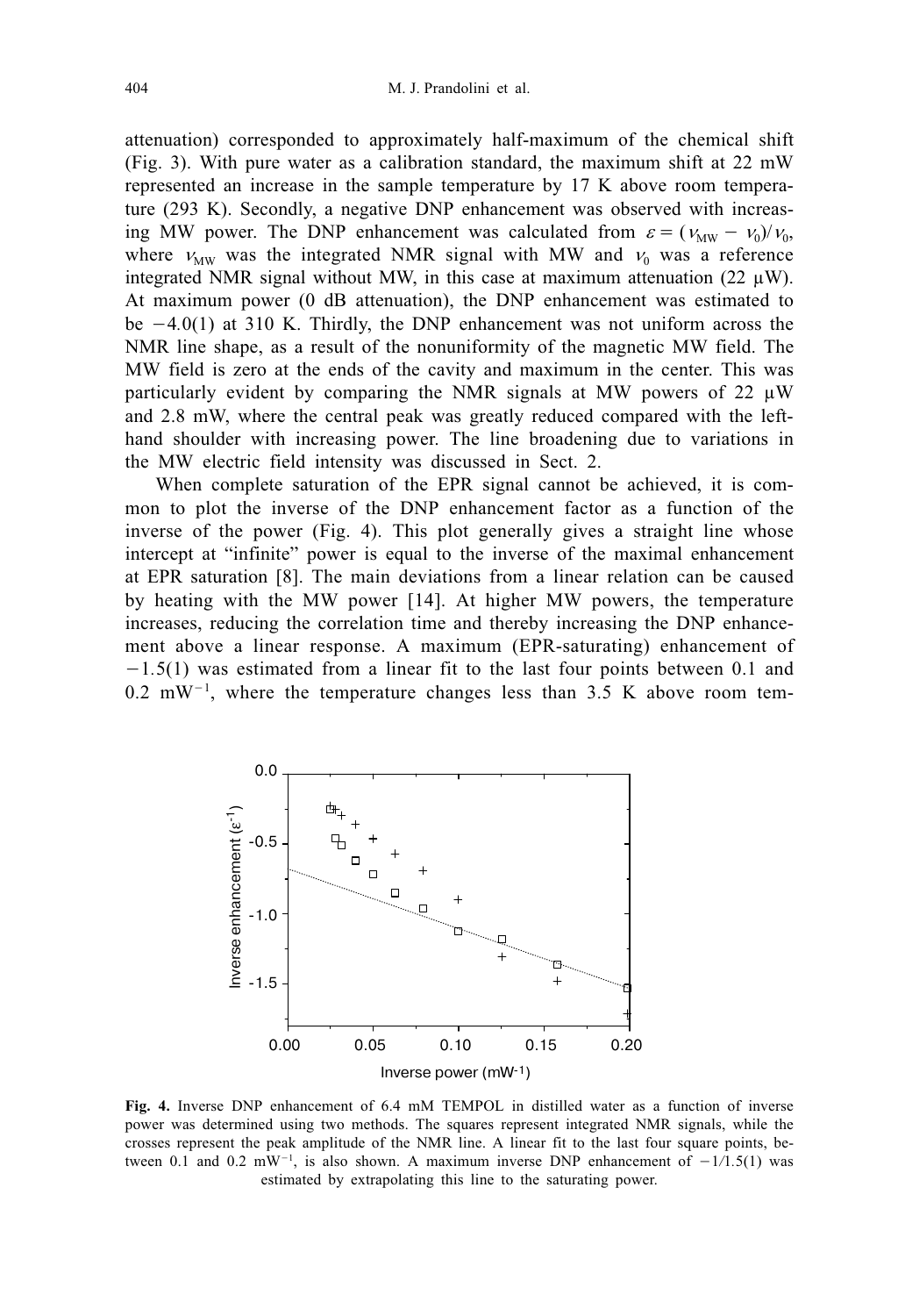

Fig. 5. DNP enhancement of 6.4 mM TEMPOL in distilled water as a function of MW frequency at maximum power of about 22 mW. The inset is the corresponding EPR response, in this case the EPR spectrum was taken using a traditional magnetic field sweep (see ref. 6 for details).

perature. The different inverse power dependence of the integrated NMR signal and the peak amplitude might reflect the inhomogeneous MW field distributions, where the peak of the NMR line corresponded to the water molecules at the center of the cavity, where the MW field is the highest.

Additionally, a plot of the DNP enhancement as a function of the MW frequency is given in Fig. 5, the inset shows the corresponding absorption EPR spectrum (discussed in ref. 6). Firstly, a negative DNP enhancement was observed across the complete EPR line, which confirmed that the DNP mechanism was caused by OE, via electron–nuclear dipole–dipole relaxations. Scalar-dominated relaxation would produce a positive enhancement [7] (Fig. 1). Other mechanisms such as SE, TM or CE would cause another field-dependent form of the enhancement across the EPR line, i.e., for these mechanisms, pumping at the center of the electron spin spectra produces no DNP, and off-center excitations produce negative (positive) DNP for MW frequencies above (below) the EPR signal [2]. Secondly, the amplitudes of the DNP enhancement as a function of frequency corresponded to the relative amplitudes of the EPR spectrum as a function of field. Thus the maximum enhancement was achieved at an MW frequency corresponding to the excitation of the last hyperfine line.

### **4 Discussion and Outlook**

At 310 K, a DNP enhancement of  $-4.0(1)$  was observed in a water-TEMPOL solution. This value was observed below saturation, and thus still higher values can be expected if EPR could be saturated. However, close to room temperature (293 K), the estimated maximum DNP enhancement at saturating power was  $-1.5(1)$  (Fig. 4). To the best of our knowledge, these values are the largest en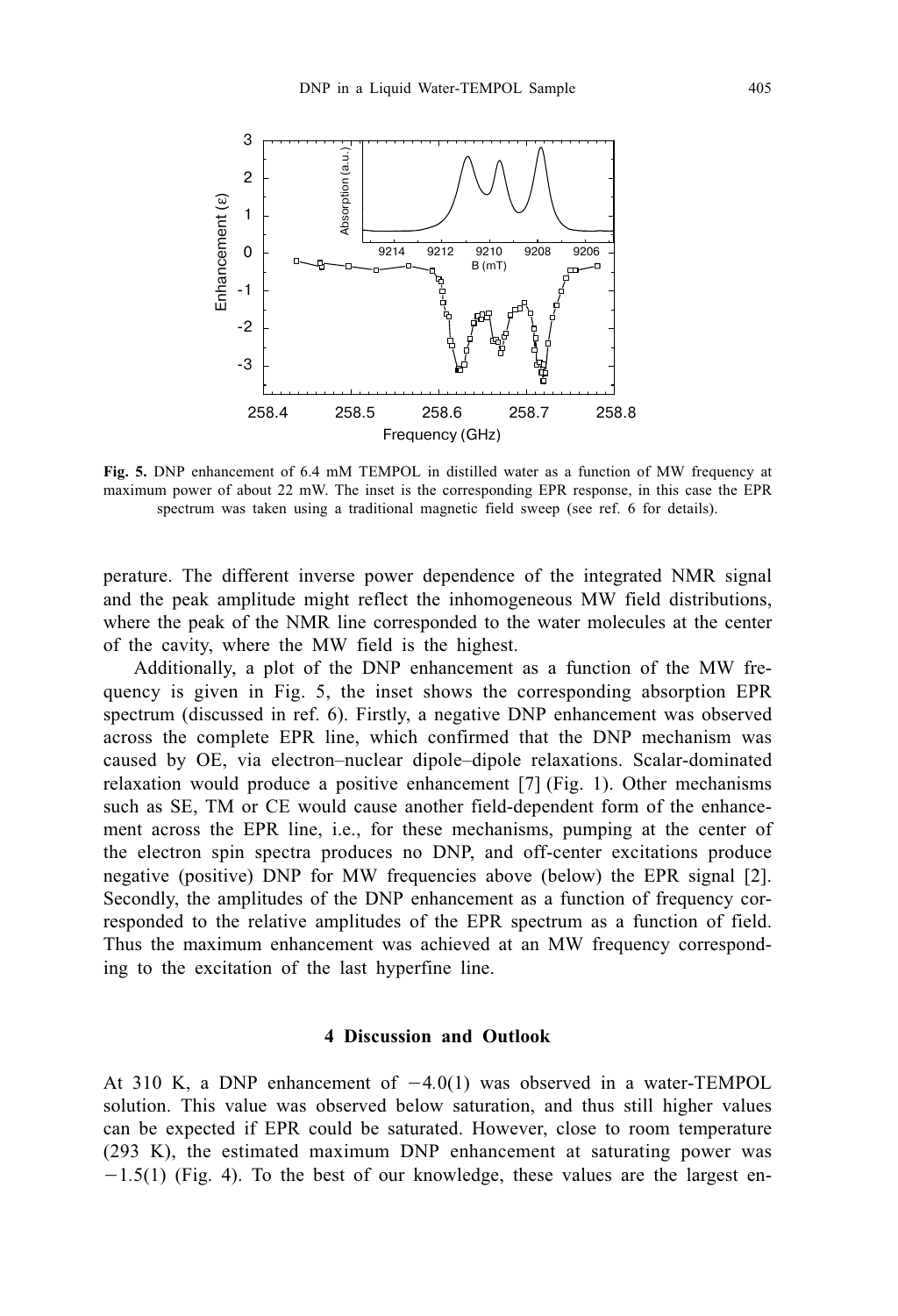hancements produced on water protons in the liquid state at high magnetic fields. These values were determined by integrating over the NMR water signal. Because the MW field is nonuniform across the sample (*i.e.*, MWs are zero at the ends of the cavity and maximum at the center) and additionally spin diffusion from the highly polarized water molecules at the center of the cavity to the edges might reduce polarization, we can expect that both of the above DNP enhancements represent rather lower estimates of the real values, for the given temperature and level of the electron saturation.

The DNP enhancement for this sample also has a very strong temperature dependence; the enhancement more than doubles with a temperature increase of 17 K. Heating increases the molecular motion and thereby reduces the correlation time,  $\tau$ . From the negative sign of the DNP enhancement, the dominant mechanism was via electron-proton dipole-dipole relaxation (see Fig. 1). In comparison to the previously mentioned DNP results at  $5 \text{ T}$  [12], various nonproton nuclei, including <sup>19</sup>F in  $C_6F_6$ , were found to have a scalar-dominated DNP mechanism, while the proton enhancement  $(-0.5)$  was dipolar-dominated. The smaller proton enhancement, compared with our results, was most likely due to the greater size of the organic solvent compared to water, and thereby a larger correlation time  $\tau$ . At the present state of knowledge, we cannot exclude a mixture of scalar and dipolar effects, partially canceling each other out.

To achieve reliable estimates of the saturation factor,  $s$  in Eq. (1), DNP measurements should be performed with changing radical concentration and different hyperfine couplings by replacing  $14N$  with  $15N$  [15]. Therefore no reliable direct estimates for the coupling factor  $\xi$  can be made in this paper. Nuclear magnetic relaxation dispersion (NMRD) has been used to estimate correlation times  $\tau$  for a given motional model (spectral density function) [7]. These data can be used to predict  $\xi$  at higher magnetic fields. Recent NMRD measurements on TEMPOL in water at room temperature estimated  $\tau$  to be between 15 to 20 ps [16], other estimates give 73 ps measured on a similarly sized nitroxide [17]. Using the spectral density function for translational motion from ref. 7, and assuming  $s = f = 1$ ; maximum estimates of  $\varepsilon$  vary from 2.9 (at  $\tau = 73$  ps) to 21 (at  $\tau = 17$  ps). These values can also greatly vary using other spectral density functions (for example see ref. 14). Clearly, at high magnetic fields given the past technical problems there is a lack of reliable data and accurate motional models.

Development of hardware and sample preparation is in steady progress. If an isolated droplet of sample could be positioned within the cavity where MWs are relatively homogeneous, a number of improvements become possible. Firstly, this will eliminate the spurious NMR peaks coming from water molecules outside the cavity (Fig. 2). Secondly, the integrated DNP enhancement increases by increasing the average MW field over the sample. Thirdly, spin diffusion to protons outside the MW fields is eliminated. And fourthly, line broadening due to a distribution of electric field heating is reduced. Additionally, progress is being made on improving the double-resonance structure and transmission system.

Finally, these initial experiments from the Frankfurt liquid-state DNP spectrometer demonstrated the feasibility of achieving usable DNP polarization transfers from electron spins to protons in aqueous solutions at moderate free radical